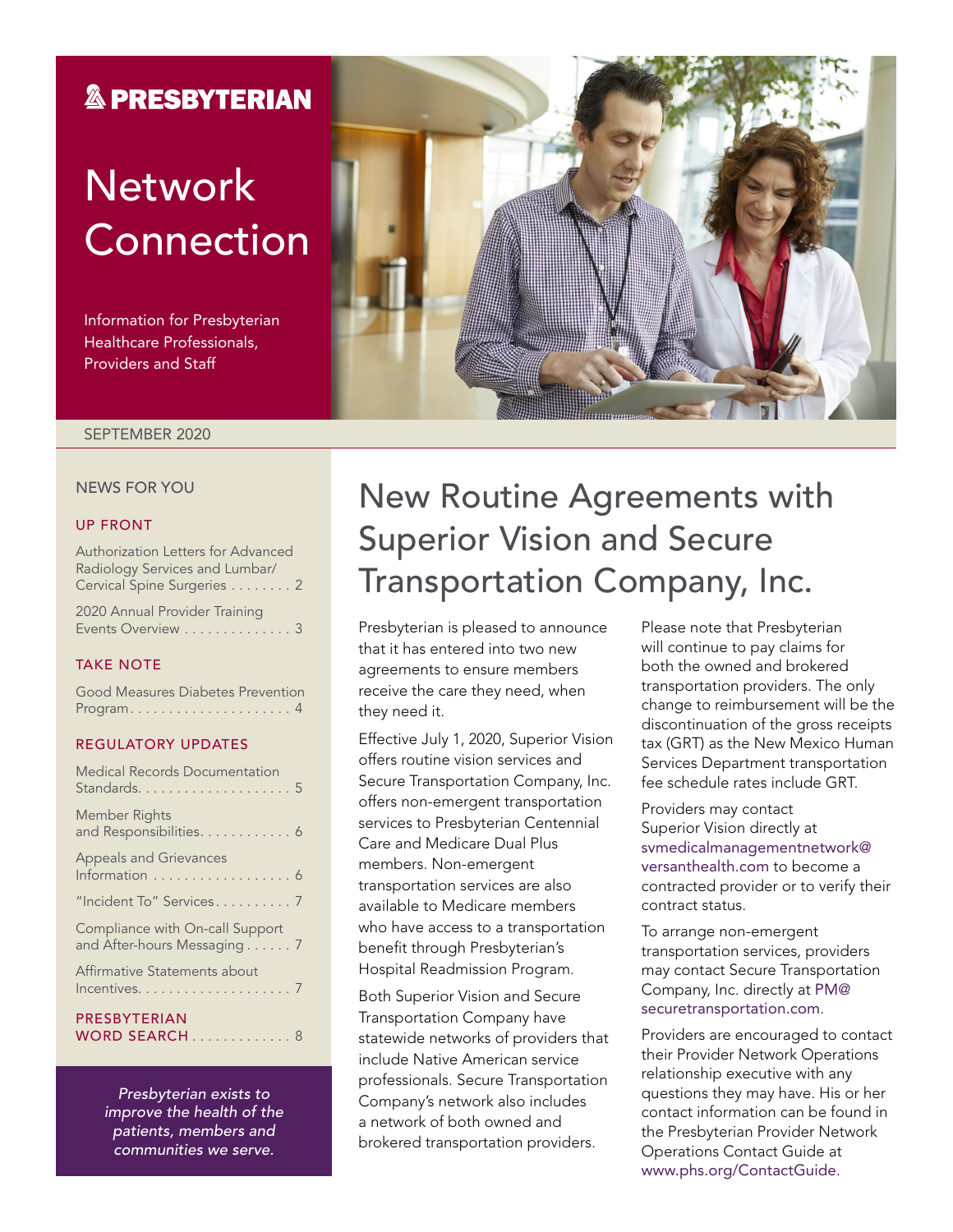# Authorization Letters for Advanced Radiology Services and Lumbar/Cervical Spine Surgeries

Presbyterian is aware that authorization letters for advanced radiology services and lumbar/ cervical spine surgeries were recently sent with new authorization numbers and missing authorization date spans. The intent of the letters was to communicate authorization extensions issued on or after March 20, 2020. Extensions were granted to allow additional time for the services to be rendered in the event that the services had to be cancelled or postponed due to COVID-19 response efforts. Authorizations issued on or after March 20, 2020 for these services will be valid through Sept. 30, 2020.

We recognize that issuance of new authorization numbers, as well as missing date span information, has caused confusion and inconvenience during an already challenging time and we sincerely apologize.

Please note the following procedures addressed in these letters:

- If the service was rendered and billed prior to the date of the letter, then the initial authorization number for the service is valid and no further action is needed to ensure appropriate payment for these services.
- If the service was rendered prior to the date of the letter but was billed after the date of the letter, then the initial authorization number may no longer be valid. Please contact National Imaging Associates at 1-866-236-8717 for assistance.
- If the service was rendered after the date of the letter or if the service has not yet been rendered, then the new authorization number is valid and will be used for claim processing. The authorization is valid through Sept. 30, 2020.

Please contact (505) 923-5757 or 1-888-923-5757 Monday through Friday, 8 a.m. to 5 p.m., with any questions or concerns regarding this information.

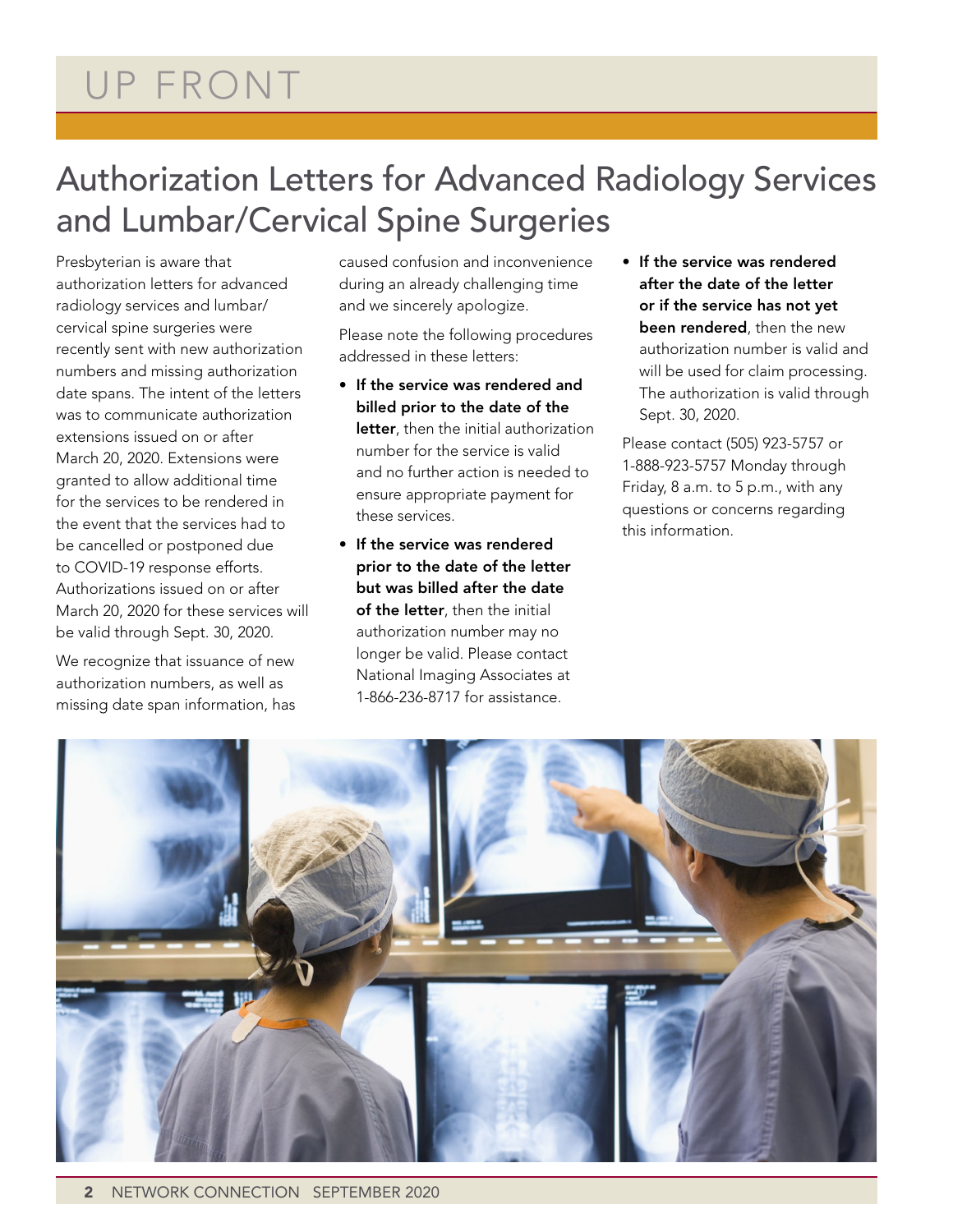# 2020 Annual Provider Training Events Overview

Presbyterian offers a variety of informative and useful provider trainings to ensure members receive the most appropriate care in the most cost-effective setting. Below is an overview of the 2020 training events Presbyterian is offering providers. Please note that some trainings are required, as identified in the following overview.

#### Provider Education Conference & Webinar Series

All contracted physical health, behavioral health and long-term care providers and staff are invited. *Please note that due to the COVID-19 health crisis, all in-person conferences have been changed to webinars to ensure the safety of attendees and staff.*

| **Providers are only required to attend one of these trainings. |                       |                          |                        |  |  |  |  |  |
|-----------------------------------------------------------------|-----------------------|--------------------------|------------------------|--|--|--|--|--|
| <b>Training Date</b>                                            | <b>Training Times</b> | <b>Registration Link</b> |                        |  |  |  |  |  |
| To be determined                                                | To be determined      | Webinar                  |                        |  |  |  |  |  |
| To be determined                                                | To be determined      | Webinar                  | phs.swoogo.com/2020PEC |  |  |  |  |  |
| Thursday, Dec. 17                                               | $12 - 2 p.m.$         | Webinar                  |                        |  |  |  |  |  |

### Presbyterian Dual Plus Training

All contracted providers who render services to Presbyterian Dual Plus members are required to complete this training. \*\*Office staff cannot complete the training on behalf of the provider.

| Training Dates and Times                                                                                     | Training format and/or location $\mid$ Registration Link |           |
|--------------------------------------------------------------------------------------------------------------|----------------------------------------------------------|-----------|
| Available 24 hours a day, seven   Online, self-guided<br>days a week throughout the year. I training module. |                                                          | phppn.org |

| Indian Health Services and Tribal Conversations                                                       |                 |         |  |  |  |  |  |  |
|-------------------------------------------------------------------------------------------------------|-----------------|---------|--|--|--|--|--|--|
| All contracted physical health, behavioral health and long-term care providers and staff are invited. |                 |         |  |  |  |  |  |  |
| <b>Training Format</b><br><b>Registration Link</b><br><b>Training Date</b><br><b>Training Times</b>   |                 |         |  |  |  |  |  |  |
| Thursday, Sept. 24                                                                                    | 10 - 11:30 a.m. | Webinar |  |  |  |  |  |  |
| phs.swoogo.com/IHS2020<br>Thursday, Dec. 17<br>Webinar<br>$1:30 - 3 p.m.$                             |                 |         |  |  |  |  |  |  |

| Critical Incident Training                                                                          |               |         |  |  |  |  |  |  |
|-----------------------------------------------------------------------------------------------------|---------------|---------|--|--|--|--|--|--|
| All Centennial Care 2.0 providers are required to attend one Critical Incident training per year.   |               |         |  |  |  |  |  |  |
| <b>Training Format</b><br><b>Registration Link</b><br><b>Training Date</b><br><b>Training Times</b> |               |         |  |  |  |  |  |  |
| Tuesday, Sept. 22                                                                                   | $9 - 11$ a.m. | Webinar |  |  |  |  |  |  |
| phs.swoogo.com/2020criticalincidenttraining<br>Thursday, Sept. 24<br>Webinar<br>$2 - 4$ p.m.        |               |         |  |  |  |  |  |  |

If providers have questions about the upcoming trainings, they are encouraged to contact their Provider Network Operations relationship executive. His or her contact information can be found at [www.phs.org/ContactGuide](http://www.phs.org/ContactGuide).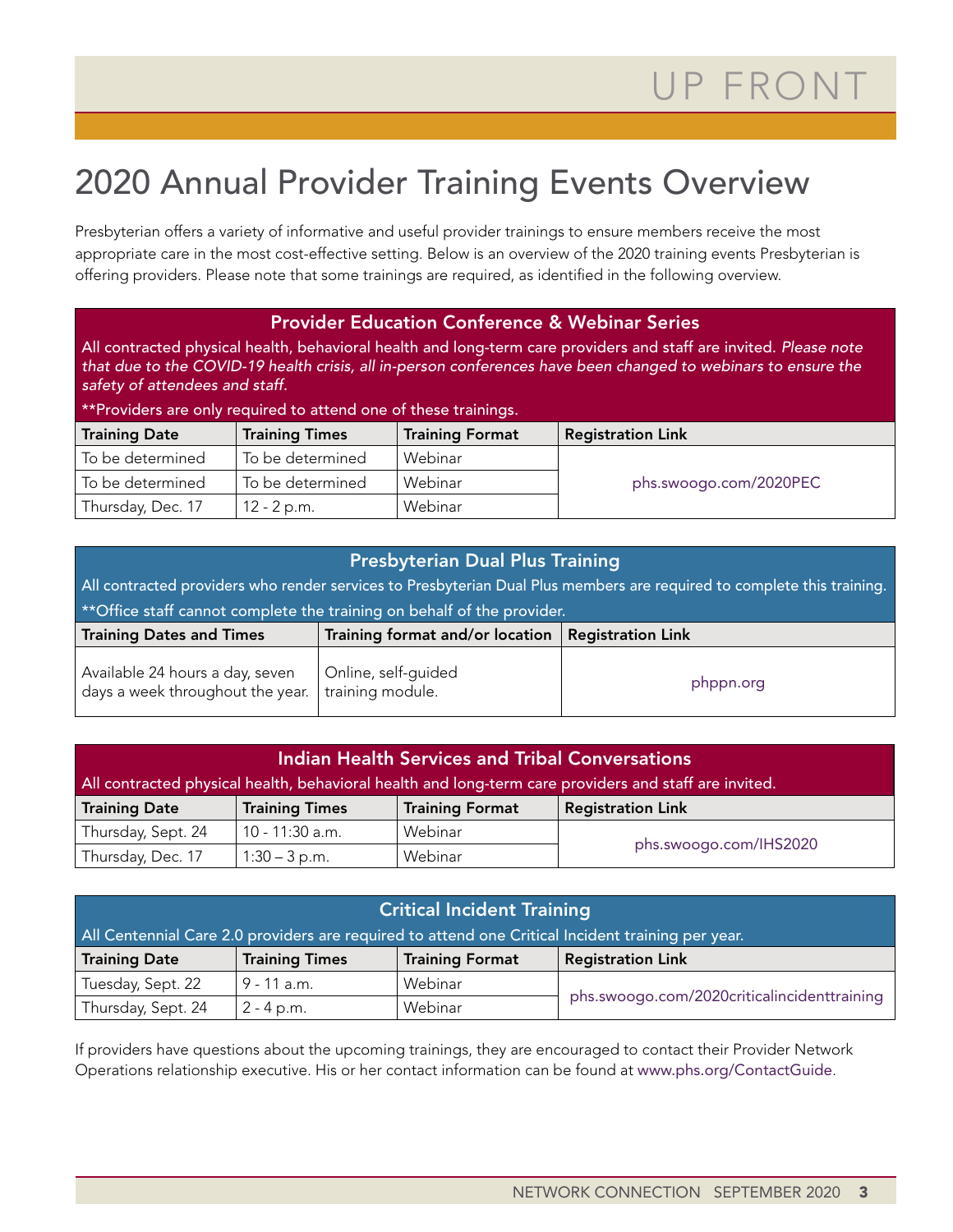# Good Measures Diabetes Prevention Program

According to the Centers for Disease Control and Prevention (CDC), approximately 88 million adults have prediabetes and are at risk for developing Type 2 diabetes. To help delay or prevent the onset of Type 2 diabetes, Presbyterian has partnered with Good Measures, a wellness program with a state-of-the-art digital platform that helps people make positive changes in eating and exercise behavior. This program delivers diabetes prevention services at no additional cost to eligible Centennial Care members with a prediabetes diagnosis.

The Good Measures program is a year-long program that is available online and by phone. It combines food and activity tracking capabilities with group support and personalized one-on-one coaching facilitated by trained lifestyle coaches. This approach helps keep members engaged and accountable as they learn to incorporate healthier habits into their lives.

Regular physical activity and weight loss can help delay or prevent the onset of Type 2 diabetes, according to the CDC. On average, participants in the Good Measures program lost 6.8% of their body weight. Also, 74% of participants achieved or exceeded their physical activity goal of 150 minutes per week. Furthermore, some participants saw an improvement in biomarkers for blood pressure, blood glucose and cholesterol.

Eligible Centennial Care members must be 18 years old or older, have a body mass index (BMI) greater than 25 kg/m2 (greater than or equal to 23 kg/m2 if a person is Asian), and have a history of gestational diabetes (may be self-reported) or have a blood test in the prediabetes range that includes one of the following results:

- Hemoglobin A1c between 5.7% and 6.4%
- Fasting plasma glucose 100 to 125mg/dL

• Two-hour plasma glucose after a 75mg glucose load 140 to 199mg/dL

Providers can refer members and members can self-refer to the Good Measures program. Please note that members who already have been diagnosed with diabetes do not qualify for this program. Providers can refer members in one of the following ways:

- Complete and submit an online form at [www.goodmeasures.com/](https://www.goodmeasures.com/physicians) [physicians](https://www.goodmeasures.com/physicians)
- Send an email to Good Measures at [phpdpp@goodmeasures.com](mailto:phpdpp@goodmeasures.com)
- Call Good Measures at 1-855-249-8587

When contacting the Good Measures team, please provide the member's first and last name, date of birth, Centennial Care number, phone number and list "Diabetes Prevention" as the reason for referral.

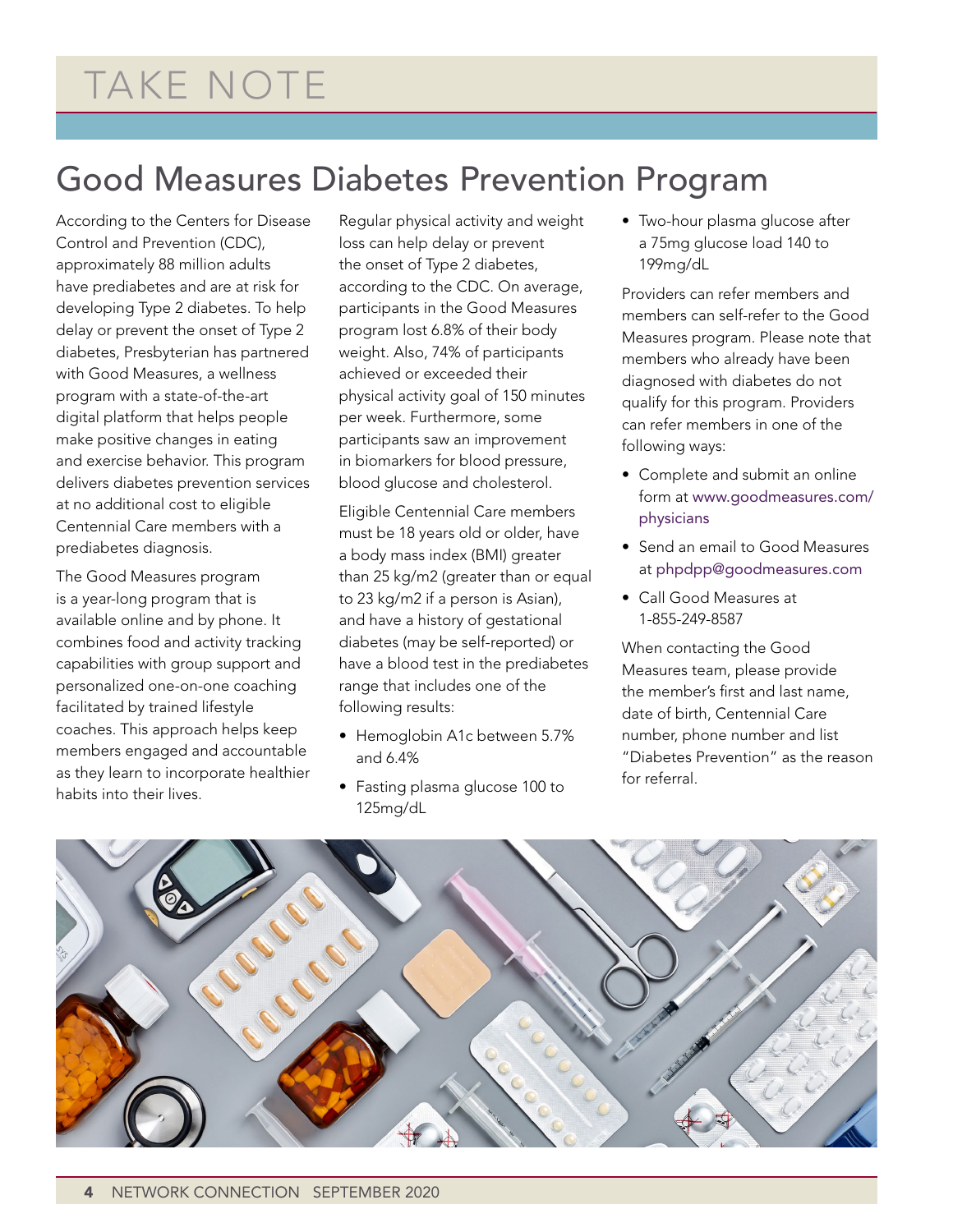# Medical Records Documentation Standards

A medical record contains important information that is vital to a member's health history and the care they receive. As part of our regulatory requirements, Presbyterian ensures its members' medical records are secure, complete, accurate and consistent by using standard documentation practices.

Presbyterian reports compliance with medical record and documentation standards to several agencies, including the National Committee for Quality Assurance (NCQA), the Centers for Medicare & Medicaid Services (CMS) and the New Mexico Human Services Department (HSD). These agencies require that specific information be documented in every member's chart, including medical history and advance directive information.

All providers are held to the minimum standards as identified by Presbyterian, state and federal regulatory agencies, national accrediting organizations, and provider service agreements. Presbyterian provides these standards to practices, which address the following:

- Confidentiality of medical records
- Documentation
- Organization of record keeping systems
- Standards for availability of records
- Participation in quality improvement activities

Presbyterian regularly assesses compliance with these standards and requests that providers submit any and all medical records selected for review. Records are scored on a myriad of components, such as response timeliness, patient information documentation, allergy identification, and advanced directives. A passing score for a medical record review is 85%. Results are shared with providers and various quality improvement teams to address any issues that may be identified.

#### Record Request Turnaround Time

Presbyterian's mutual Primary Care Services Agreement states that providers will release records to Presbyterian in a secure manner within 15 days of the request. In 2019, Presbyterian received 97.4% of the 109 records requested; however, not all records were received within the 15-day time frame and required additional requests. Providers who were non-compliant were contacted to ensure a timely response to future record requests.

#### Advance Directive Documentation

The Federal Patient Self-Determination Act (PSDA) encompasses end-of-life care, also known as advance directives. The PSDA requires managed care organizations (MCOs) to provide information on advance directives to members upon enrollment. When members are admitted to inpatient settings, MCOs must also provide the information to health facilities, including hospitals, skilled nursing facilities, and home health agencies.

Presbyterian requires providers to indicate whether a patient has completed an advance directive. This can be accomplished by noting "Yes" or "No" in a prominent location within the member's hard copy or electronic medical record for that date of service. Presbyterian strongly encourages providers to discuss advance directives with members and answer questions in outpatient settings to ensure members understand all decisions. In addition, if a member presents an advance directive to a provider, then the provider should add a copy of the document to the member's medical record.

We evaluate provider compliance with advance directive requirements when we perform a medical record standards review. The score for 2019 was 42.7%. We determined that the life planning conversation occurs, but the information is not documented or our record request is not precise enough to draw attention to the need for this information.

Providers may access advance directive forms at the following link: [http://docs.phs.org/idc/](http://docs.phs.org/idc/groups/public/@phs/@marketing/documents/phscontent/pel_00133737.pdf) [groups/public/@phs/@marketing/](http://docs.phs.org/idc/groups/public/@phs/@marketing/documents/phscontent/pel_00133737.pdf) [documents/phscontent/](http://docs.phs.org/idc/groups/public/@phs/@marketing/documents/phscontent/pel_00133737.pdf) [pel\\_00133737.pdf](http://docs.phs.org/idc/groups/public/@phs/@marketing/documents/phscontent/pel_00133737.pdf).

Presbyterian appreciates providers' commitment to complying with these standards. For questions about medical record documentation standards, please call Presbyterian's Hospital Medical Records department at (505) 841-1944.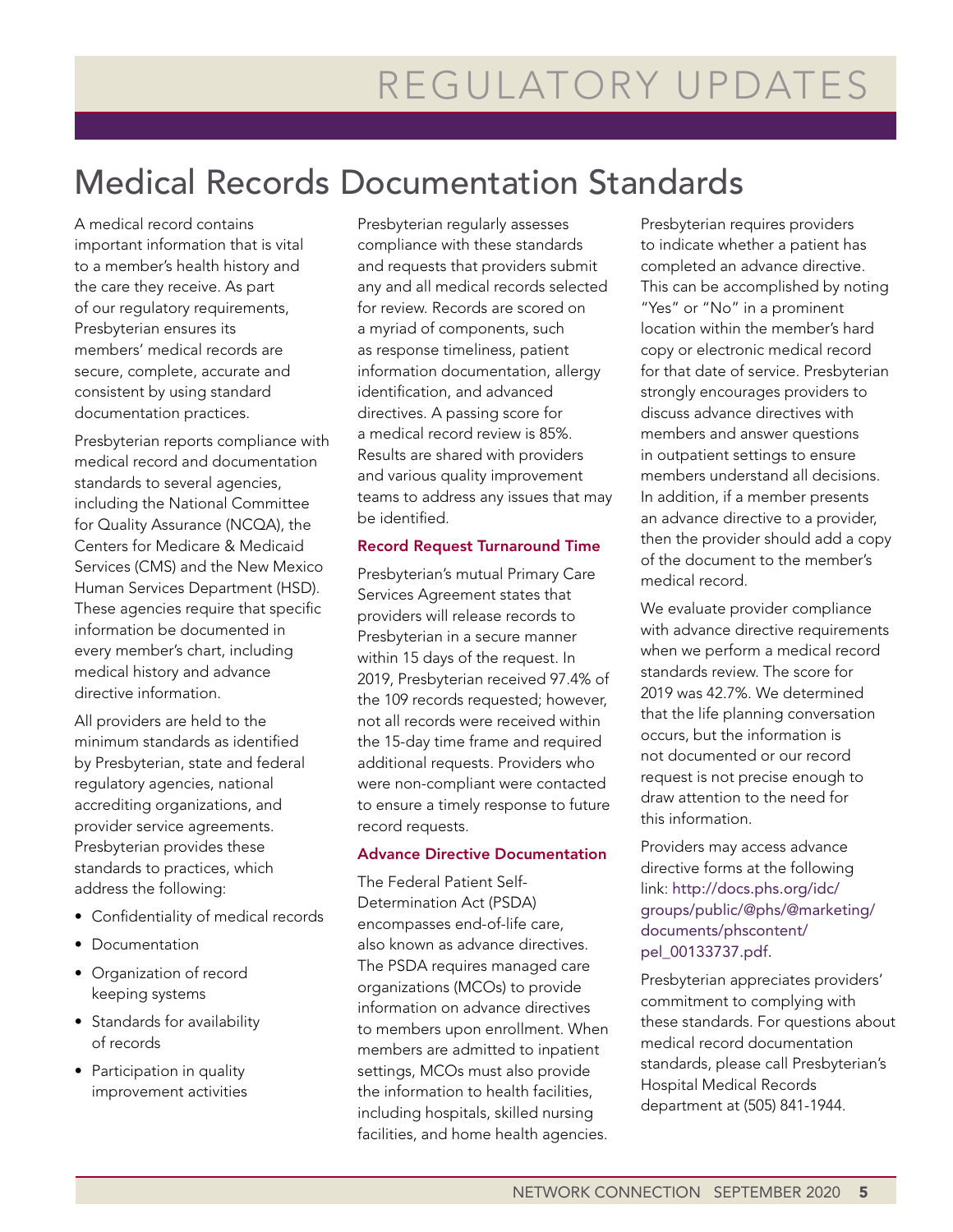# REGULATORY UPDATES

# Member Rights and Responsibilities

Presbyterian has written policies and procedures regarding members' rights and responsibilities and implementation of such rights. All Presbyterian members or their legal guardians have rights and responsibilities, and Presbyterian expects its network of providers to respect and support these rights and responsibilities.

To view all member rights and responsibilities, go to [www.phs.](http://www.phs.org/Pages/member-rights.aspx) [org/Pages/member-rights.aspx](http://www.phs.org/Pages/member-rights.aspx). Please note that this list comprises the rights and responsibilities as dictated by the New Mexico Human Services Department and the National Committee for Quality Assurance. The list also includes information specific to different product lines.



# Appeals and Grievances Information

Presbyterian is committed to providing excellent service to its providers and members. We welcome all feedback and, in collaboration with our regulatory agencies, we have implemented comprehensive processes to ensure that our members and providers have grievances and appeals rights.

#### Member Appeals and Grievance Information

Members have the right to voice grievances or appeals with Presbyterian or its regulatory bodies about Presbyterian or the care it provides. If prior authorization for services for any Presbyterian member is requested by a provider and denied by Presbyterian, and the provider feels that the member's health and/ or welfare is in immediate jeopardy, a provider may act on the member's behalf and file a request for an expedited authorization. Presbyterian will then determine if the request meets expedited criteria. If it is deemed expedited, Presbyterian will process the expedited appeal within 72 hours of receipt. Time extensions

may apply with written consent from the member.

All members also have the right to file a grievance if they are dissatisfied with the services rendered through Presbyterian. Member grievances may include but are not limited to the following:

- Dissatisfaction with services rendered
- Availability of services
- Delivery of services
- Reduction and/or termination of services
- Disenrollment
- Any other performance that is considered unsatisfactory

Members should submit their appeals and/or grievances to Presbyterian's appeals coordinator within the time frames indicated in the following table.

#### Provider Appeals and Grievance Information

Providers have the right to file a formal appeal and grievance with Presbyterian for any reason. An appeal may be filed when a prior authorization decision has been denied by the medical director. At the time of the decision, a provider or member may request that Presbyterian reconsider the denial by submitting further documentation to support medical necessity. Such requests are immediately referred to a medical director who was not previously involved in the case for resolution. These requests are handled according to the member appeal guidelines.

Contracted providers have one year from the date of service to file an appeal regarding a claim denial. When filing a provider appeal, the provider needs to document the reasons for the reconsideration request and attach all supporting documentation for review. If the issue involves coding, then it is helpful to include supporting medical records, such as office notes and operative reports, if applicable.

These requests may be electronically submitted to Presbyterian's Appeals and Grievance department at [www.phs.org/providers/resources/](https://www.phs.org/providers/resources/appeals-grievances/Pages/form.aspx) [appeals-grievances/Pages/form.aspx](https://www.phs.org/providers/resources/appeals-grievances/Pages/form.aspx).

| <b>Lines of Business</b>                                                          | <b>Appeal Time Frame</b>                                | <b>Grievance Time Frame</b>                                    |  |  |  |  |  |
|-----------------------------------------------------------------------------------|---------------------------------------------------------|----------------------------------------------------------------|--|--|--|--|--|
| <b>Presbyterian Centennial Care</b><br>(New Mexico Medicaid Managed Care)         | Within 60 days from the date of receiving<br>the denial | At any time after the date<br>of occurrence                    |  |  |  |  |  |
| Presbyterian Senior Care and<br>Presbyterian Medicare PPO<br>(Medicare Advantage) | Within 60 days from the date of denial                  | Within 60 days after the event                                 |  |  |  |  |  |
| <b>All Other Plans</b>                                                            | Within 180 days from the date of denial                 | Within 180 days after receiving the<br>administrative decision |  |  |  |  |  |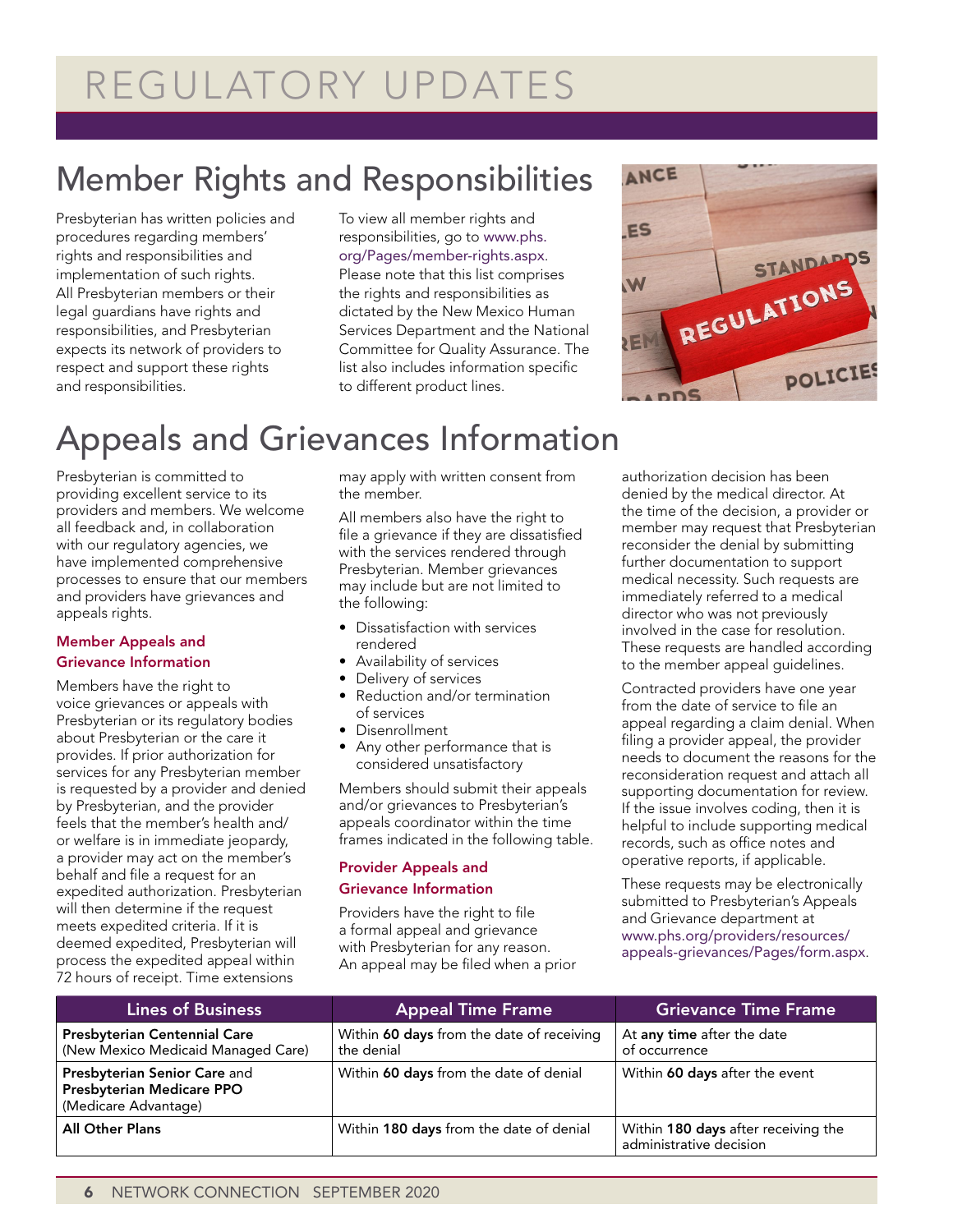# "Incident To" Services

The Centers for Medicare & Medicaid Services (CMS) defines "incident to" services as services that are furnished incidents to physician professional services in the physician's office, whether located in a separate office suite, within an institution, or in a member's home.

To qualify as an "incident to" services, the service must be part of a member's normal course of treatment during which a physician, within the legal entity receiving payment, personally performed an initial service and remains actively involved in the course of treatment. Providers do not need to be physically present in the member's treatment room while these services are provided, but they must provide direct supervision. The physician must be present in the office suite to provide assistance. Providers should also document the essential requirements for "incident to" services in the member's record. More specifically, these services must meet all of the following requirements:

- Be an integral part of the member's treatment course
- Be commonly rendered without charge (included in the physician's bills)
- Be of a type commonly furnished in a physician's office or clinic (not in an institutional setting)
- Be an expense to the physician or physician's office

Services provided by a non-physician but supervised by a physician must follow CMS guidelines to qualify for "incident to" care. The physician, as defined earlier, must perform the initial visit and be in the office or facility when services are rendered to provide supervision and assistance.

As outlined in the services agreement with Presbyterian, all providers must be credentialed with Presbyterian before seeing any Presbyterian members. All services should be billed under the rendering provider.

The Presbyterian Program Integrity Department performs random claims validation audits on claims submissions to verify that the services billed were rendered and accurate. More information on these requirements can be found on the CMS website at the following links:

- [www.cms.gov/Outreach-and-](http://www.cms.gov/Outreach-and-Education/Medicare-Learning-Network-MLN/MLNMattersArticles/downloads/SE0441.pdf)[Education/Medicare-Learning-](http://www.cms.gov/Outreach-and-Education/Medicare-Learning-Network-MLN/MLNMattersArticles/downloads/SE0441.pdf)[Network-MLN/MLNMattersArticles/](http://www.cms.gov/Outreach-and-Education/Medicare-Learning-Network-MLN/MLNMattersArticles/downloads/SE0441.pdf) [downloads/SE0441.pdf](http://www.cms.gov/Outreach-and-Education/Medicare-Learning-Network-MLN/MLNMattersArticles/downloads/SE0441.pdf).
- [www.cms.gov/Regulations-and-](https://www.cms.gov/Regulations-and-Guidance/Guidance/Manuals/Downloads/bp102c15.pdf)[Guidance/Guidance/Manuals/](https://www.cms.gov/Regulations-and-Guidance/Guidance/Manuals/Downloads/bp102c15.pdf) [Downloads/bp102c15.pdf](https://www.cms.gov/Regulations-and-Guidance/Guidance/Manuals/Downloads/bp102c15.pdf)

# Compliance with On-call Support and After-hours Messaging

Presbyterian appreciates its partnership with providers and their commitment to ensure members can access the care they need, when they need it. In the spirit of collaboration, we would like to remind providers that they must inform members of their hours of operation and give instructions on how to access care after hours.

In addition, Presbyterian requires primary care providers (PCPs) to have or arrange on-call and after-hours care to support members who experience emergencies. Such coverage must be available 24 hours a day, seven days a week. When providers are unavailable to provide oncall support and care, providers must offer members messaging about how to access care after hours. Furthermore, Presbyterian requires that the hours of operation providers offer to Medicaid members must be no less than those offered to commercial members.

Presbyterian requests that all PCPs ensure their contact information and after-hours messaging is up to date and gives members the information they need to seek appropriate care outside of regular office hours. Providers can update their information by logging into the myPRES Provider Portal at [www.phs.org/providers](http://www.phs.org/providers). For additional assistance, providers can contact their assigned Provider Network Operations relationship executive. His/her contact information can be found at [www.phs.org/ContactGuide](http://www.phs.org/ContactGuide).

## Affirmative Statements about Incentives

For more than 100 years, Presbyterian has maintained high-level services to ensure members receive the most appropriate care at the right time and in the best setting. Prior Authorization (PA) is one of the utilization management (UM) processes we use to help our members receive appropriate care. This process is also referred to as benefit certification, concurrent review, or postservice review.

UM decision-making is based solely on the appropriateness of care and service and the existence of coverage. Presbyterian does not specifically reward providers or other individuals for issuing denials of coverage. Furthermore, financial incentives for UM decision-makers do not encourage decisions that result in underutilization.

For more information about Presbyterian's PA processes, refer to the Care Coordination chapter of the 2020 Presbyterian Practitioner and Provider Manual at [www.phs.org/ProviderManual](http://www.phs.org/ProviderManual).